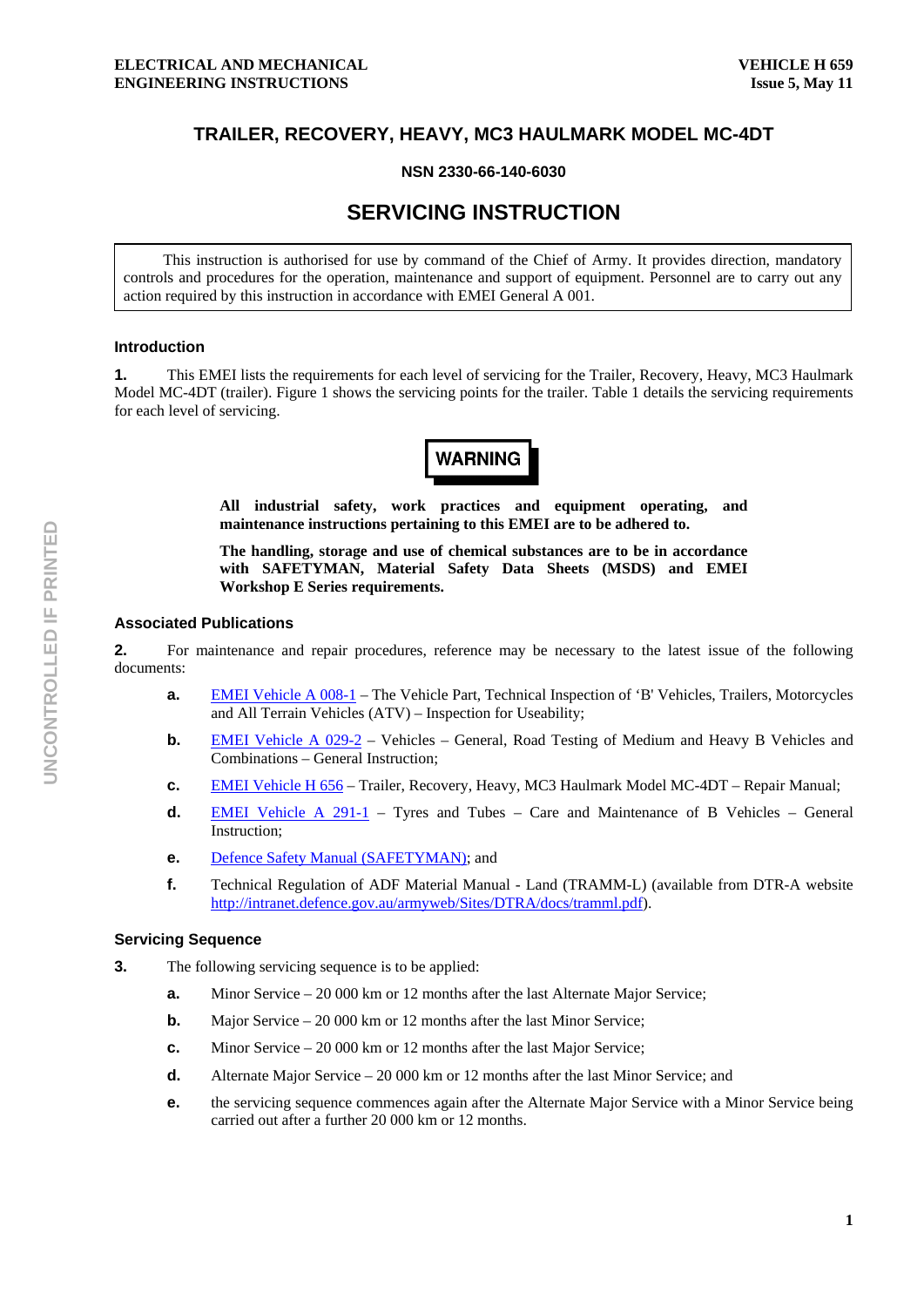**4.** Servicing is based on distance travelled or time elapsed, with all trailers being serviced at least once every 12 months. Unit commanders may reduce the periods between services or add servicing tasks to meet operational or exercise requirements. A scheduled service may be anticipated or delayed within a limit of plus or minus five percent of the interval between services to meet operational needs and to permit workload planning.

#### **NOTE**

When any equipment exceeds the five percent maximum limit of the servicing interval it is to be classified '**DO NOT USE – XX'** until the outstanding service is completed.

#### **Authorised Personnel**

**5.** Servicing is to be carried out by a Vehicle Mechanic ECN 229 or tri-Service/civilian equivalent.

## **Standard Job**

**6.** Standard job numbers have been raised to detail the vehicle servicing. The following standard job numbers have been allocated:

- **a.** Minor Service 6459;
- **b.** Major Service 6460;
- **c.** Alternate Major Service 6461; and
- **d.** Technical Inspection (TI) 6514.

# **Additional Tasks**

**7.** No additional tasks are to be added to scheduled maintenance work orders. A separate work order shall be raised to record additional maintenance tasks identified during the servicing and/or the Technical Inspection. These additional tasks may include, but not be limited to, the replacement of wheel bearings, brake pads/shoes, etc, and outstanding modifications. The additional tasks are to be completed in conjunction with the scheduled maintenance.



DE(EMEI)3362